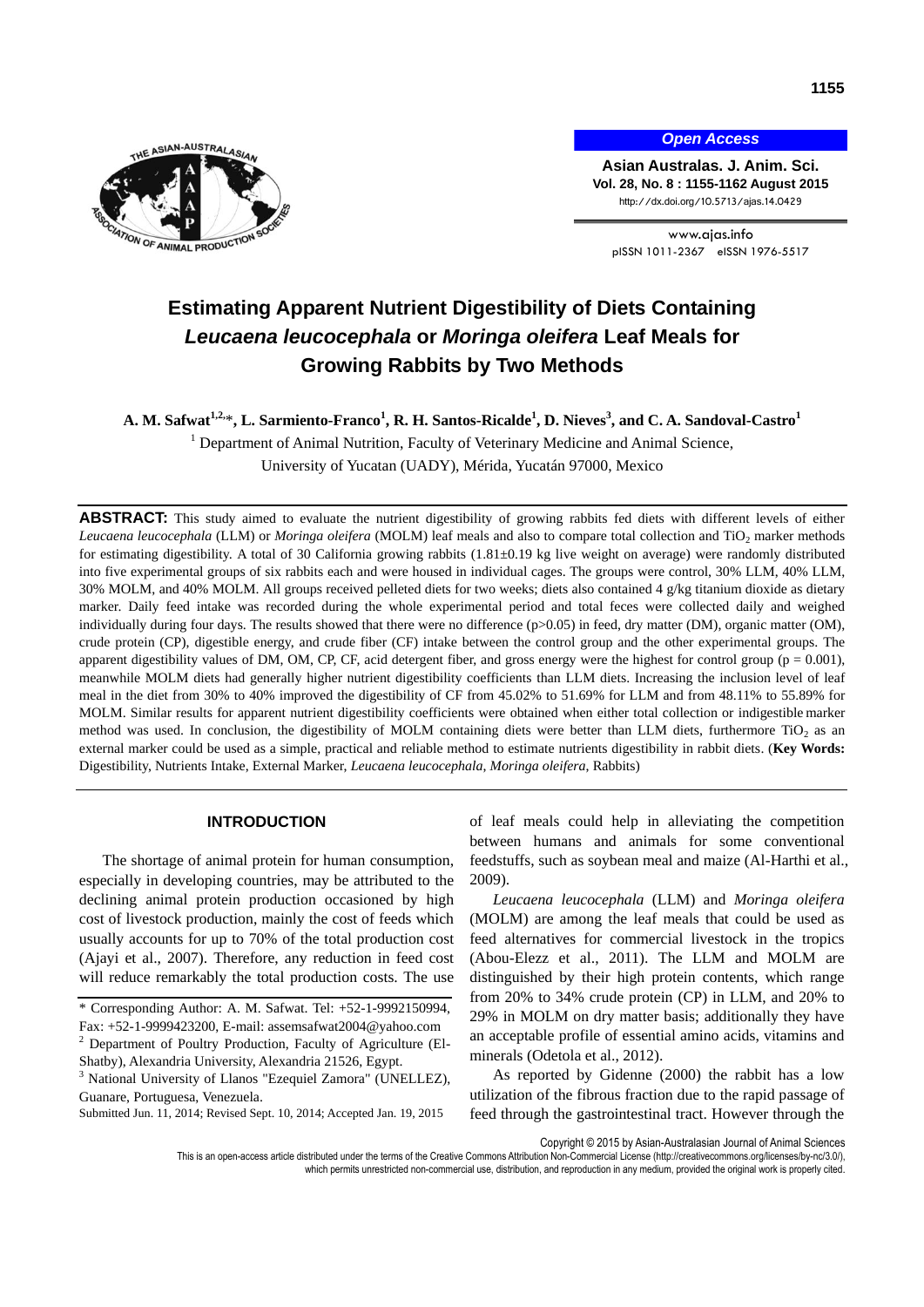caecotrophic activity, the digestibility of nutrients, especially protein, is incremented (Machado et al., 2012).

Measuring digestibility is a way to evaluate the availability of nutrients. The *in vivo* digestibility of nutrients can be measured directly and indirectly; directly by precisely recording feed intake and fecal excretion of an animal subjected to dietary treatment in a given time period. The disadvantage of this method is the probable contamination of excreta and urine and the collection is not always accurate. The indirect way to measure the digestibility does not require quantifying consumption but a marker as fecal excretion could be added or included in the feed (Nieves et al., 2008; Bovera et al., 2012; 2013). The advantage of this method is that it saves labor, compared to the total collection method.

Concerning feeding experiments, the European Group on Rabbit Nutrition adopted a common reference of total fecal collection method for *in vivo* determination of apparent diet digestibility (Perez et al., 1995).

The external marker (such as titanium dioxide, chromium oxide and rare-earth elements) needs to be recoverable, indigestible, and not adsorbed. Additionally, it should have no effect on the animal or on digestibility and also, not occurring in the diet or in the soil (Pereira et al., 2004).

There are plenty of fibrous feedstuffs that can be included into rabbit diets. However, their level of inclusion is often strongly limited due to the little information available about their nutritive value and total mean retention time, and the nutrients unbalance that they might present.

The aim of this paper was to estimate the nutrient apparent digestibility of diets containing either LLM or MOLM leaf meals for growing rabbits and to compare the direct (total collection of feces) and indirect (titanium dioxide as an external marker) methods for determining *in vivo* digestibility of diets containing those tropical forages.

#### **MATERIALS AND METHODS**

#### **Study site**

The study was carried out at the rabbit facility of the Faculty of Veterinary Medicine and Animal Science (FMVZ), University of Yucatan (UADY), Merida, Yucatan, Mexico. The climate is sub-humid, with an average annual rainfall (highly variable) of 960 mm, and 6 to 7 months of dry period; the annual average temperature is 26°C. The daily average is 23°C (max. 32°C, min. 15°C); while from March to September it is 30°C (max. 37°C, min. 23°C) as reported by Safwat et al. (2014).

#### **Animals, treatments and experimental design**

A total of 30 unsexed growing California rabbits (11 wk of age and  $1.81 \pm 0.19$  kg live weight on average) were

allocated to individual cages  $(40\times40\times50$  cm), unsexed rabbits were used in this study because there is no significant difference between male and female concerning nutrient intake and digestibility (Salisu and Iyeghe-Erakpotobor, 2014). Rabbits were randomly divided into five equal groups each of six animals; the animals were assigned to five dietary treatments containing 30% LLM, 40% LLM, 30% MOLM, and 40% MOLM, the control group did not contain LLM or MOLM. All groups received diets in the form of pellets. The experimental diets were offered daily and fresh water was provided all the time. The composition and chemical analyses of all experimental diets are shown in Table 1.

#### **Preparing the leaf meals**

*L. leucocephala* and *M. oleifera* fresh leaves were harvested from trees (2 to 4 year old, last harvest was 4 months before) growing at the FMVZ farm, under the tropical conditions of the Yucatán Peninsula. As described by Abou-Elezz et al. (2011), the young branches were cut from trees; leaves were separated from branches, spread out and dried under shade for a period of 1 d. Thereafter, they were dried in ovens (60°C) for two days. The dried leaves were grounded with a hammer mill (3.0 mm sieve) to make the LLM or MOLM, which were incorporated to the experimental diets. The chemical analysis of leaf meals is shown in Table 2.

#### **Digestibility study**

The animals were housed individually in metabolic cages ( $40\times50\times50$  cm) which allow separation of faeces and urine; each cage was equipped with an automatic drinker nipple and a manual feeder. The experimental period lasted 14 d, feed consumption was accurately determined daily during the whole experimental period and feces were collected for four days as a collection period (Perez et al., 1995); the collection was performed at approximately 09:00 h each morning before the next daily ration was provided, and then the feces were dried at 60°C for 24 h. All collected feces for each animal were mixed, then representative feces samples were ground for chemical analyses. The apparent coefficients of nutrient digestibility were determined using two different methods (direct and indirect method).

#### **Total collection (direct method)**

The standard method is fully described by Perez et al. (1995). The apparent nutrient digestibility coefficients of the diets were determined according to the classical formula:

Apparentnutrient digestibility (%) = 
$$
100 \times \frac{NI - NE}{NI}
$$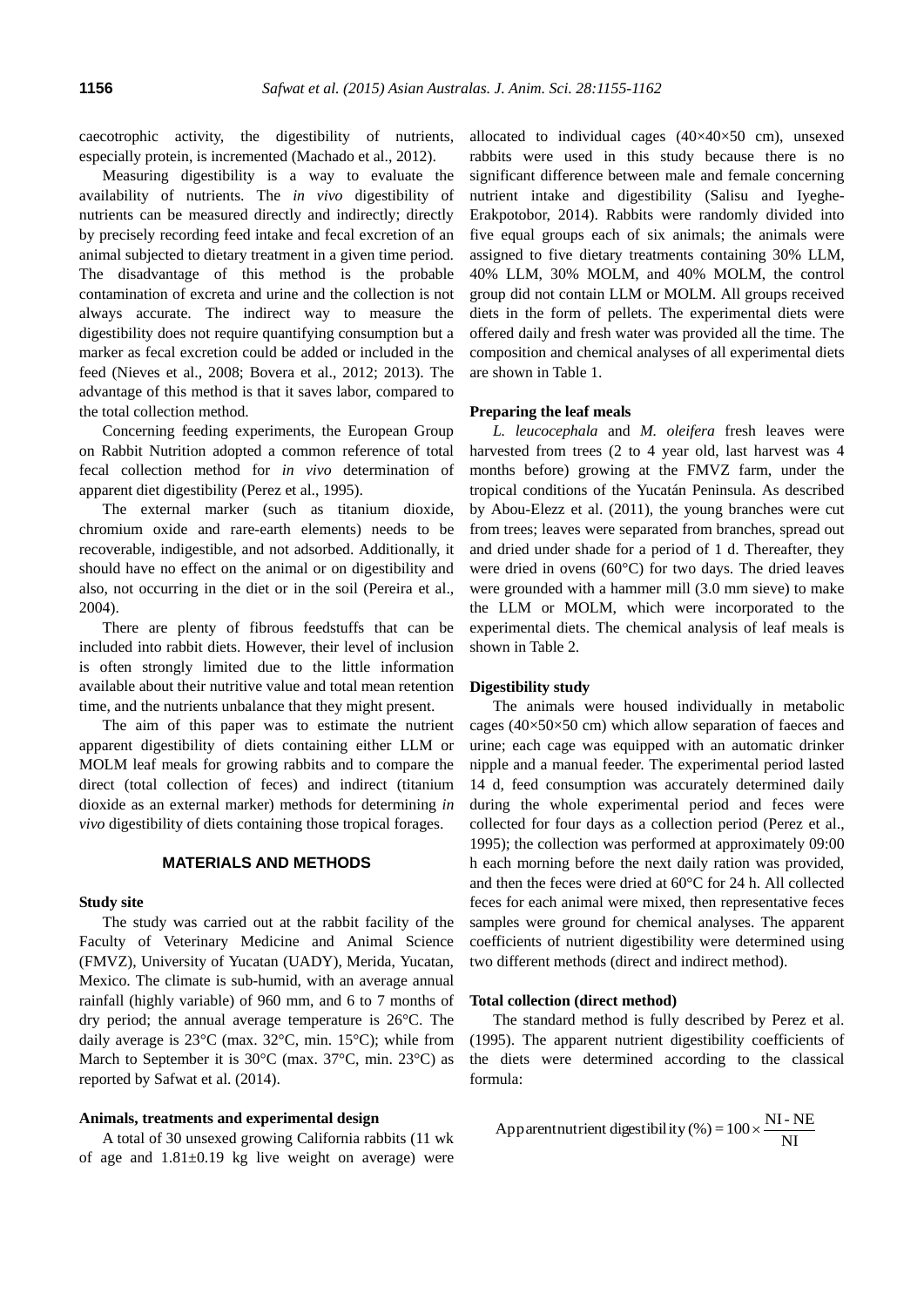|                                                 |         |        | $LLM$ $(\% )$  | MOLM (%) |                |  |
|-------------------------------------------------|---------|--------|----------------|----------|----------------|--|
| Items                                           | Control | 30     | 40             | 30       | 40             |  |
| Ingredients (%)                                 |         |        |                |          |                |  |
| Leaf meal                                       |         | 30.00  | 40.00          | 30.00    | 40.00          |  |
| Alfalfa hay                                     | 42.72   | 22.27  | 15.93          | 20.82    | 18.63          |  |
| Yellow corn                                     | 10.00   | 3.00   | 13.23          | 3.92     | 13.14          |  |
| Soybean meal                                    | 5.97    | 3.76   | 8.00           | 4.93     | 6.22           |  |
| Wheat bran                                      | 29.66   | 27.16  | 4.17           | 25.00    | 3.00           |  |
| Corn stover                                     | 3.00    | 3.25   | 7.08           | 5.04     | 7.82           |  |
| Soya oil                                        | 0.23    | 3.00   | 3.00           | 3.00     | 3.00           |  |
| Molasses                                        | 3.00    | 3.00   | 3.00           | 3.00     | 3.00           |  |
| Cement                                          | 3.00    | 3.00   | 3.00           | 3.00     | 3.00           |  |
| Di-calcium phosphate                            | 1.36    | 0.77   | 1.81           | 0.49     | 1.41           |  |
| Lysine                                          | 0.22    |        | $\blacksquare$ | 0.02     | $\overline{a}$ |  |
| Methionine                                      | 0.19    | 0.14   | 0.13           | 0.13     | 0.13           |  |
| <b>NaCl</b>                                     | 0.50    | 0.50   | 0.50           | 0.50     | 0.50           |  |
| Vit. and Min. $premix1$                         | 0.15    | 0.15   | 0.15           | 0.15     | 0.15           |  |
| Total                                           | 100.00  | 100.00 | 100.00         | 100.00   | 100.00         |  |
| Chemical analysis (calculated as % on DM basis) |         |        |                |          |                |  |
| DE (kcal/kg)                                    | 2580    | 2,580  | 2,580          | 2,580    | 2,580          |  |
| CP                                              | 17.00   | 17.00  | 17.20          | 17.20    | 17.00          |  |
| Crude fiber                                     | 14.00   | 13.90  | 13.80          | 13.80    | 14.00          |  |
| ADF                                             | 17.63   | 21.85  | 23.24          | 15.01    | 14.52          |  |
| Ether extract                                   | 3.23    | 6.24   | 6.19           | 6.69     | 6.87           |  |
| Calcium                                         | 1.1     | 1.15   | 1.43           | 1.29     | 1.67           |  |
| Available phosphorus                            | 0.75    | 0.60   | 0.60           | 0.60     | 0.60           |  |
| Methionine                                      | 0.45    | 0.42   | 0.42           | 0.42     | 0.42           |  |
| Lysine                                          | 0.90    | 0.90   | 1.00           | 0.90     | 0.94           |  |
| DE:CP                                           | 151.80  | 151.80 | 150.00         | 150.00   | 151.80         |  |

**Table 1.** Composition and chemical analysis of the experimental diets containing different levels of *Leucaena leucocephala* (LLM) and *Moringa oleifera* leaf meals (MOLM)

DM, dry matter; DE, digestible energy; CP, crude protein; ADF, acid detergent fiber.

<sup>1</sup> Vitamin and mineral premix contained per kilogram of diet: 12,000 IU Vit. A; 2,200 IU Vit. D<sub>3</sub>; 10 IU Vit. E; 2.0 mg Vit. K; 1.0 mg Vit. B<sub>1</sub>; 4.0 mg Vit.  $B_2$ ; 1.5 mg Vit.  $B_6$ ; 0.001 mg Vit.  $B_{12}$ ; 6.7 mg Pantothenic acid; 10.0 mg Niacin; 1.07 mg Biotin; 1.67 mg folic acid; 400 mg choline chloride; 50.0 mg Zn (as ZnSO<sub>4</sub>.7H<sub>2</sub>O); 80.0 mg Mn (as MnSO<sub>4</sub>); 25.0 mg Fe (as FeSO<sub>4</sub>.7H<sub>2</sub>O); 8.0 mg Cu (as CuSO<sub>4</sub>·5H<sub>2</sub>O); 2.0 mg I (as KIO<sub>3</sub>); 0.1 mg Se (as Na<sub>2</sub>SeO<sub>4</sub>) and 133.4 mg Mg (as MgSO4).

Where, NI represented the nutrient intake and NE et al. (1999): expressed the nutrient excreted.

#### **Indigestible marker (indirect method)**

Titanium dioxide (TiO<sub>2</sub>) was added at 4 g/kg to all diets during mixing as an external marker. Collection period lasted also four d preceded by 72 h of diet consumption to ensure marker distribution all over the gastrointestinal tract. The apparent digestibility of dry matter (DM) and nutrients were calculated using the nutrient-to-marker ratio in the diet and feces according to the following equation of Ravindran

# Apparent DM digestibility  $(\%)$

$$
=100\times\frac{(1/TiO_2)_{\text{dict}}-(1/TiO_2)_{\text{feces}}}{(1/TiO_2)_{\text{dict}}}
$$

Apparent nutrient digestibility  $(\%)$ 

$$
=100\times\frac{(N/TiO_{2})_{\text{dict}}\cdot(N/TiO_{2})_{\text{feces}}}{(N/TiO_{2})_{\text{dict}}}
$$

**Table 2.** Chemical analyses of *Leucaena leucocephala* (LLM) and *Moringa oleifera* (MOLM) leaf meals

| Leaf meal   | DM %  | Nutrient content (on dry matter basis, %) |       |            |       |      |      |  |  |
|-------------|-------|-------------------------------------------|-------|------------|-------|------|------|--|--|
|             |       | СP                                        | CF    | <b>NDF</b> | ADF   | EE   | Ash  |  |  |
| <b>LLM</b>  | 91.00 | 20.26                                     | 16.31 | 34.24      | 29.90 | 4.61 | 7.96 |  |  |
| <b>MOLM</b> | 91.22 | 21.04                                     | 15.28 | 31.32      | 26.88 |      | 8.89 |  |  |

DM, dry matter; CP, crude protein; CF, crude fiber; NDF, neutral detergent fiber; ADF, acid detergent fiber; EE, ether extract.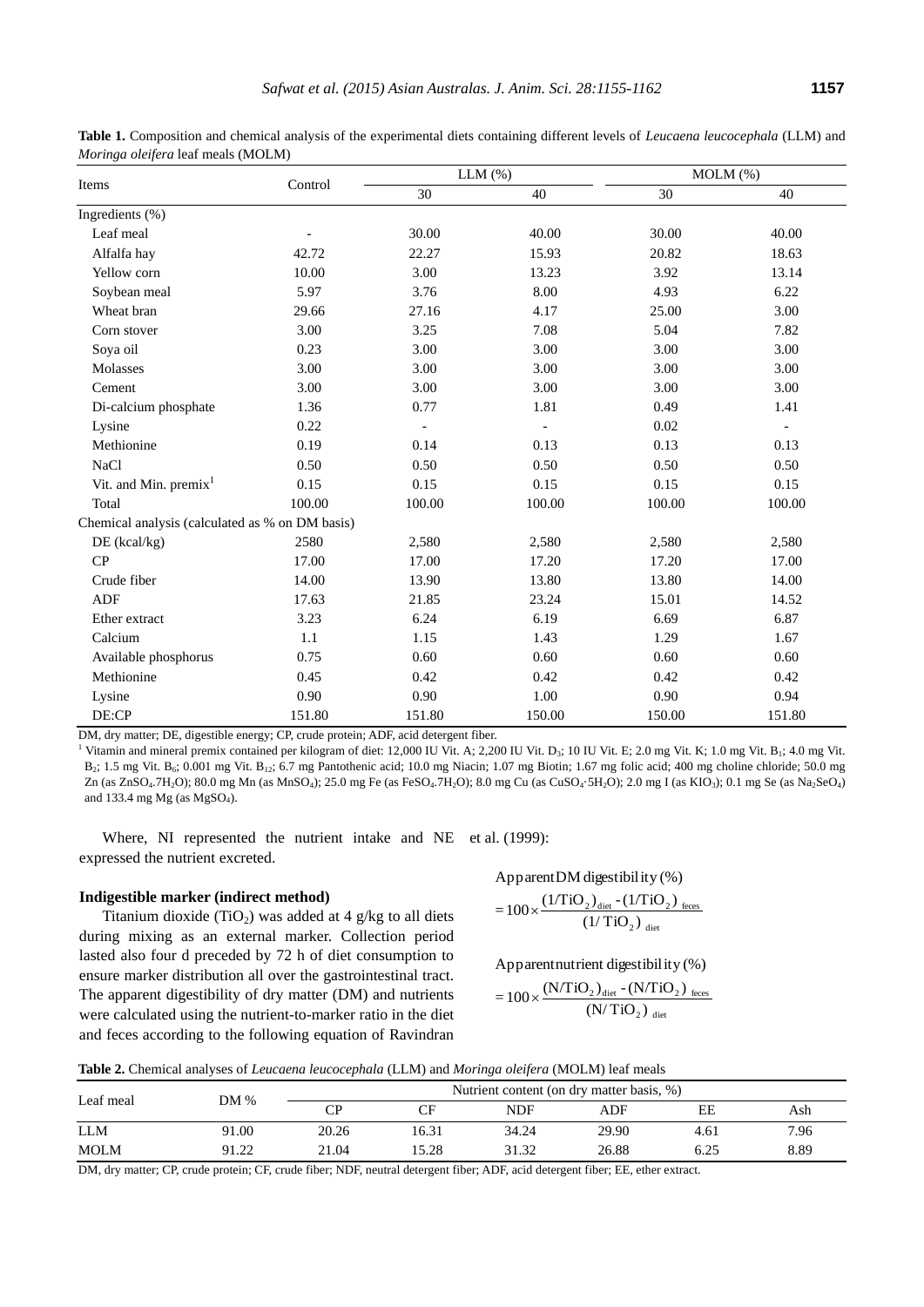Where  $TiO<sub>2</sub>$  represents the concentration of titanium dioxide; and N is the nutrient concentration.

# **Chemical composition**

Laboratory analyses were carried out on feed, leaf meals and fecal samples using the standard AOAC (1995) procedures to determine DM, organic matter (OM), CP, and crude fiber (CF) content. For neutral detergent fiber and acid detergent fiber (ADF) sequential method was performed according to Van Soest et al. (1991). The  $TiO<sub>2</sub>$ was determined using a photometrical determination method (Boguhn et al., 2009). Gross energy (GE) was determined using an adiabatic bomb calorimeter (Parr-328, Parr Instruments Co., Moline, IL, USA).

# **Statistical analysis**

Diet digestibility and nutrients intake were analyzed using the general linear model option of the analysis of variance software of SAS 9.2 program (SAS Institute, Cary, NC, USA). Orthogonal contrasts were utilized to evaluate differences between the control group vs the other experimental groups; thereafter data were analyzed as a 2×2 factorial arrangements (without including the control group) in order to evaluate the effects of leaf meals (LLM vs MOLM), level of inclusion (30% vs 40%) and the interaction. Treatment effects were considered significant at p≤0.05.

In addition, as both axis (method) *x* and *y* have error, orthogonal regression analysis was used to compare the results between the two methods and assess the value of  $TiO<sub>2</sub>$  method to estimate digestibility by total collection. Thus, the  $TiO<sub>2</sub>$  marker method was considered the predictor for the total collection method for each nutrient digestibility. The error variance ratio (σ Total collection/ σ TiO2) was estimated for each nutrient fraction and included in the orthogonal regression analysis using Minitab 16 software (2009).

# **RESULTS**

The results showed considerable amounts of CP and CF in the leaf meals being 20.26% and 16.315 for LLM and 21.04% and 15.28% for MOLM, respectively. In addition, LLM has higher ADF content (29.90%) than MOLM which contains 26.88% (Table 2).

Data in Table 3 revealed that no significant differences (p>0.05) were detected between the control group and the other experimental groups concerning feed and nutrients intake. Increasing the inclusion level of leaf meals in the diet from 30% to 40% resulted in a significant level×leaf meal interaction (p˂0.05); there was lower intake of feed, DM, OM, digestible energy (DE), and CF by increasing LLM in the diet but higher intake of those parameters by increasing MOLM inclusion level. The amounts of daily ADF consumed by rabbits were higher ( $p = 0.0001$ ) for LLM treatments than MOLM treatments.

The results of apparent nutrients digestibility for growing rabbits fed diets containing different levels of LLM and MOLM using  $TiO<sub>2</sub>$  marker method are presented in Table 4. The results revealed that the control group had the highest digestibility coefficient values of DM, OM, CP, CF, ADF, and GE  $(p = 0.001)$ ; while the MOLM diets had generally higher nutrient digestibility coefficients  $(p<0.05)$ than LLM diets. Unlike the DM, OM, and CP digestibility of both leaf meals, it can be observed that the CF and ADF digestibility improved by increasing the level of leaf meal (p<0.03), being 14.82% and 16.17% higher for LLM treatments as well as 4.56% and 13.21% higher for MOLM treatments when the inclusion level increased from 30% to 40% for CF and ADF, respectively.

Table 5 shows the orthogonal regression coefficients to estimate apparent nutrients digestibility of the total collection method by the external marker method  $(TiO<sub>2</sub>)$ . There were no significant differences between the two different methods in their estimations of apparent nutrient digestibility coefficients. In all cases the intercept (a) was not different (p>0.05) from 0, while the 95% confidence interval of the slopes (b) always included 1 ( $p<0.05$ ) in all chemical fractions. Additionally, the variance of error ratio between the two methods was for all nutrients around 1 denoting similar variances for both methods.

# **DISCUSSION**

The lower feed and nutrients intake as well as apparent digestibility values recorded for rabbits fed LLM treatments can be attributed to the possible effect of the anti-nutritional compounds such as mimosine and tannins present in *L. leucocephala* (Simon, 2012), these compounds tend to decrease diet digestibility through their ability to bind with proteins and other nutrients, resulting in decreased diet intake (Al Mamary et al., 2001). Such result agreed with the findings obtained by Nieves et al. (2002) who mentioned lower DM, OM, and CP digestibility coefficients of LLM diets than the control diet. Meanwhile, the high nutrients intake and digestibility values of MOLM treatments may be due to the low anti-nutritional compounds of *M. oleifera* along with their highly digestible nature which reported by Nuhu (2010). In addition, Fahey et al. (2001) indicated that MOLM is an outstanding indigenous source of highly digestible protein.

The high ADF intake associated with the LLM groups is mainly because of the high ADF content of their diets (Table 1). The present study produced a range of daily feed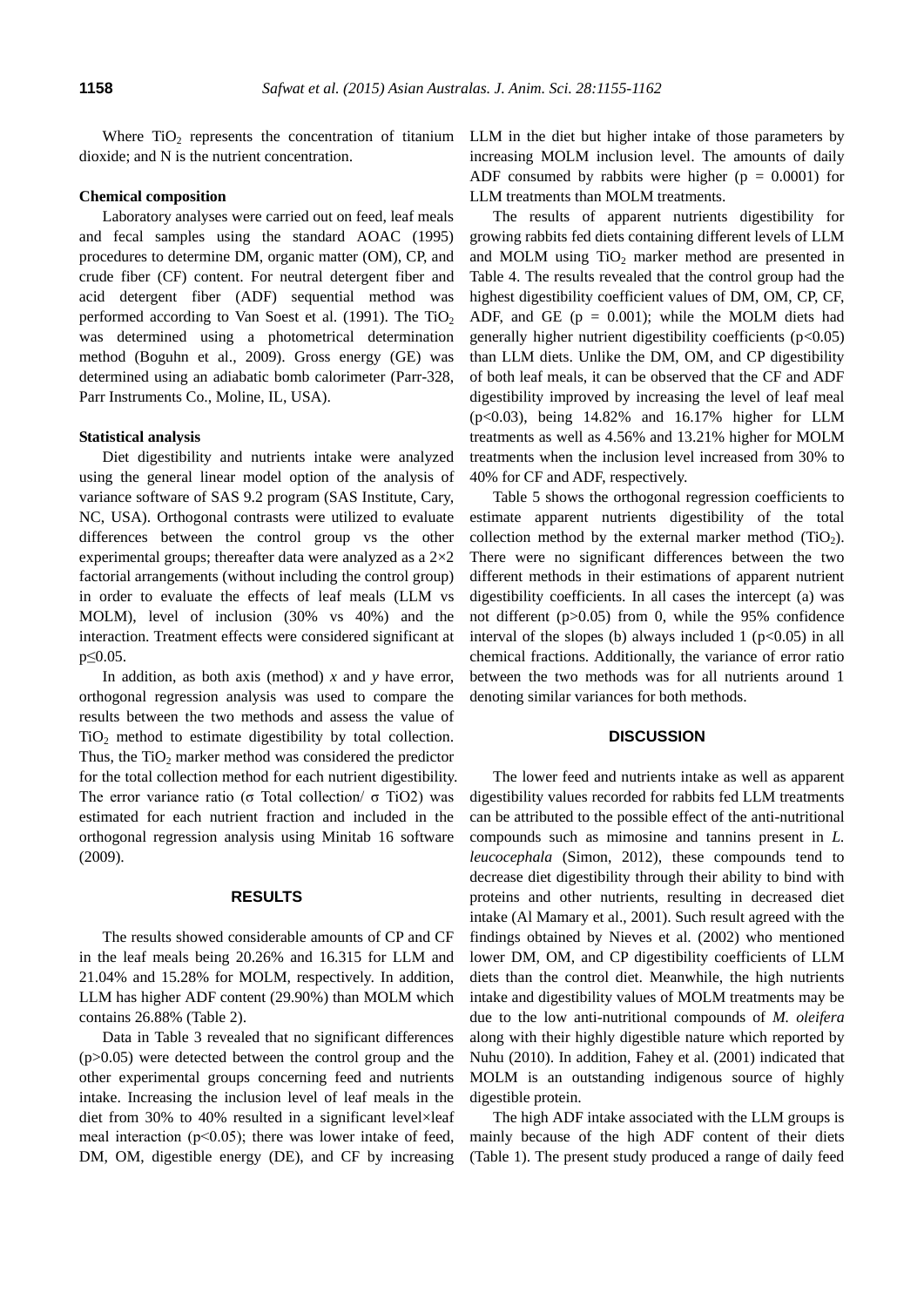| Intake |         |               | Leaf meal  |             |        | <b>ANOVA</b>    |            |         |
|--------|---------|---------------|------------|-------------|--------|-----------------|------------|---------|
| (g/d)  | Control | Level $(\% )$ | <b>LLM</b> | <b>MOLM</b> | Mean   | Factor          | <b>SEM</b> | p-value |
| Feed   | 105.58  |               |            |             |        | Control vs rest | 3.04       | 0.238   |
|        |         | 30            | 100.75     | 97.46       | 99.11  | Level           | 2.14       | 0.135   |
|        |         | 40            | 98.24      | 109.41      | 103.83 | Leaf meal       | 2.14       | 0.208   |
| Mean   |         |               | 99.50      | 103.44      |        | Level×leaf meal | 3.03       | 0.027   |
| DM     | 100.09  |               |            |             |        | Control vs rest | 2.88       | 0.210   |
|        |         | 30            | 95.61      | 92.39       | 94.00  | Level           | 2.02       | 0.190   |
|        |         | 40            | 93.04      | 102.74      | 97.89  | Leaf meal       | 2.02       | 0.271   |
| Mean   |         |               | 94.33      | 97.56       |        | Level×leaf meal | 2.86       | 0.035   |
| OM     | 91.96   |               |            |             |        | Control vs rest | 2.66       | 0.276   |
|        |         | 30            | 88.26      | 85.08       | 86.67  | Level           | 1.87       | 0.150   |
|        |         | 40            | 85.96      | 95.30       | 90.63  | Leaf meal       | 1.87       | 0.258   |
| Mean   |         |               | 87.11      | 90.19       |        | Level×leaf meal | 2.64       | 0.028   |
| CP     | 17.95   |               |            |             |        | Control vs rest | 0.52       | 0.311   |
|        |         | 30            | 17.13      | 16.76       | 16.94  | Level           | 0.37       | 0.136   |
|        |         | 40            | 16.90      | 18.60       | 17.75  | Leaf meal       | 0.37       | 0.211   |
| Mean   |         |               | 17.01      | 17.68       |        | Level×leaf meal | 0.52       | 0.060   |
| DE     | 272.40  |               |            |             |        | Control vs rest | 7.85       | 0.238   |
|        |         | 30            | 259.94     | 251.46      | 255.70 | Level           | 5.52       | 0.135   |
|        |         | 40            | 253.47     | 282.28      | 267.87 | Leaf meal       | 5.52       | 0.208   |
| Mean   |         |               | 256.71     | 266.87      |        | Level×leaf meal | 7.81       | 0.027   |
| CF     | 14.78   |               |            |             |        | Control vs rest | 0.42       | 0.153   |
|        |         | 30            | 14.00      | 13.45       | 13.73  | Level           | 0.30       | 0.106   |
|        |         | 40            | 13.56      | 15.32       | 14.44  | Leaf meal       | 0.30       | 0.166   |
| Mean   |         |               | 13.78      | 14.38       |        | Level×leaf meal | 0.42       | 0.012   |
| ADF    | 18.61   |               |            |             |        | Control vs rest | 0.56       | 0.726   |
|        |         | 30            | 22.01      | 14.63       | 18.32  | Level           | 0.40       | 0.082   |
|        |         | 40            | 22.83      | 15.89       | 19.36  | Leaf meal       | 0.40       | 0.0001  |
| Mean   |         |               | 22.42      | 15.26       |        | Level×leaf meal | 0.57       | 0.703   |

**Table 3.** Feed and nutrients intake of growing rabbits fed diets contained *Leucaena leucocephala* (LLM) or *Moringa oleifera* (MOLM) leaf meals ( $n = 6$  rabbits for each mean)

SEM, standard error of the mean; DM, dry matter; OM, organic matter; CP, crude protein; CF, crude fibre; ADF, acid detergent fiber.

intake which was generally in the recorded range of 61.08 to 133.9 g earlier reported for rabbits (Ayers et al., 1996; Okorie, 2003).

The observed increment of dietary fiber digestibility with increasing the inclusion level of leaf meals in the diets could possibly be due to the balance of dietary fiber fractions in terms of the proportions of cellulose, hemicellulose and lignin from the leaf meals and hence an improvement of fiber digestive capacity. This result is in agreement with the data of Sarwatt et al. (2003) who observed higher CF digestibility for diets having leaf meals than for the control diet.

The digestibility coefficient for DM, CP, CF, and GE (Table 4) found in the present experiment were generally in the ranges of 55.72% to 78.4% for DM, 59.0% to 87.8% for CP, 13.9% to 55.0% for CF and 59.05% to 79.96% for GE reported earlier in the tropics [\(Chiou e](http://www.ncbi.nlm.nih.gov/pubmed?term=Chiou%20PW%5BAuthor%5D&cauthor=true&cauthor_uid=9718475)t al., 1998; Sarwatt et al., 2003; Nieves et al., 2008; Nuhu, 2010).

The estimated DE from the analyzed GE values using the digestibility coefficient of GE were 3,103, 2,581, 2,553, 2,634, and 2,652 kcal DE/kg DM for the control, 30% LLM, 40% LLM, 30% MOLM, and 40% MOLM diets, respectively. Comparing these results with the calculated DE values for all experimental diets (2,580 kcal DE/kg DM) presented in Table 1 which were calculated from DE content of each ingredient, it can be noticed that estimated results were nearly similar to the calculated values except for the control diet which was overestimated (3,103 vs 2,580 kcal DE/kg DM). This could be related to the high digestibility of alfalfa hay which was included at a high proportion in the control diet, in addition the calculation sometimes fails to consider food associative effects (positive interactions in this case) which can influence whole diet digestibility (Calabro et al., 1999).

Although it has been reported previously that DM (Pereira et al., 2004) and nutrient digestibility (Nieves et al.,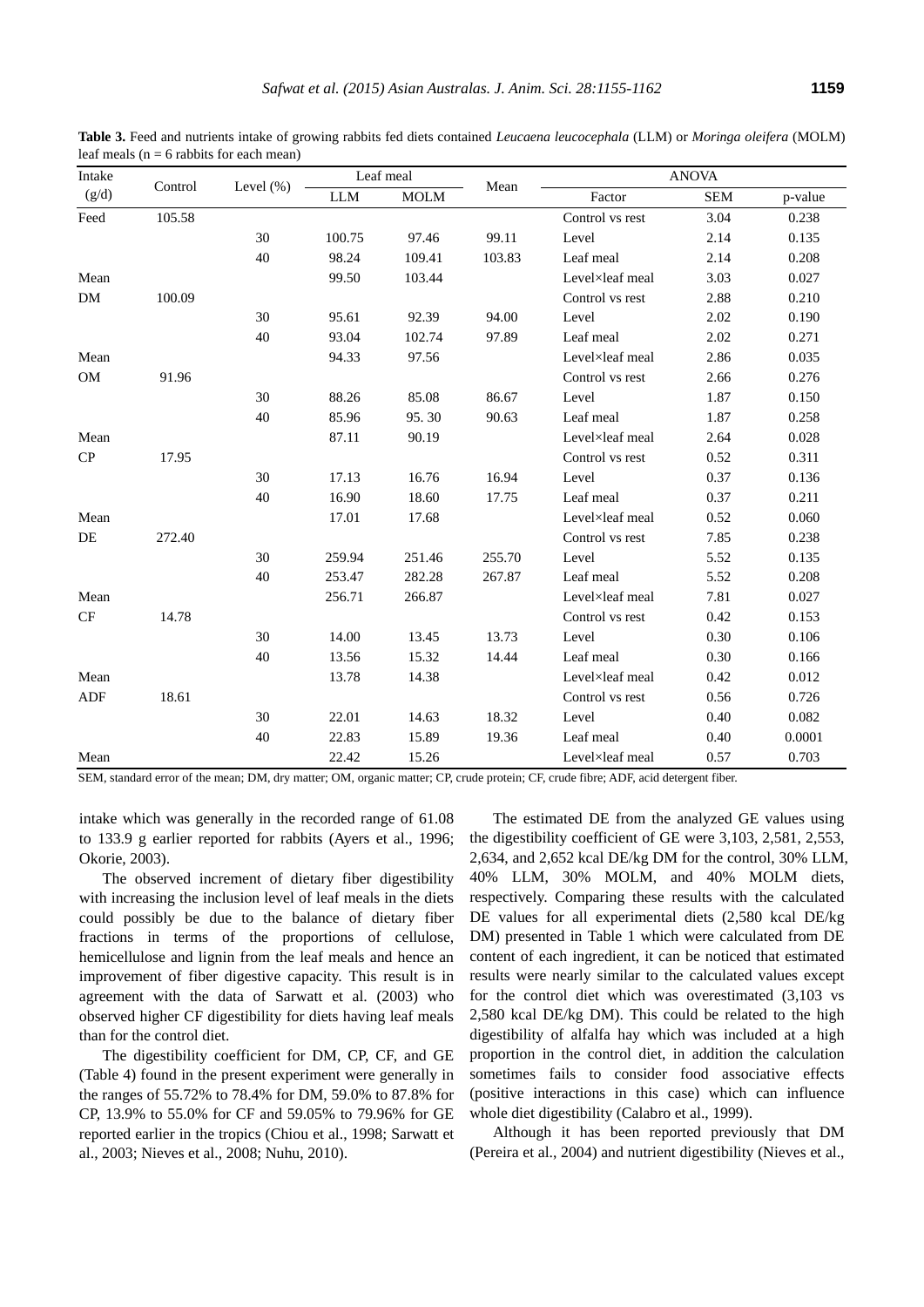| Digestibility   |         |              | Leaf meal  |             |       | <b>ANOVA</b>    |            |         |
|-----------------|---------|--------------|------------|-------------|-------|-----------------|------------|---------|
| coefficient (%) | Control | Level $(\%)$ | <b>LLM</b> | <b>MOLM</b> | Mean  | Factor          | <b>SEM</b> | p-value |
| <b>DM</b>       | 70.09   |              |            |             |       | Control vs rest | 0.89       | 0.001   |
|                 |         | 30           | 59.14      | 64.93       | 62.03 | Level           | 0.68       | 0.004   |
|                 |         | 40           | 54.33      | 63.58       | 58.95 | Leaf meal       | 0.68       | 0.001   |
| Mean            |         |              | 56.73      | 64.25       |       | Level×leaf meal | 0.96       | 0.001   |
| <b>OM</b>       | 71.58   |              |            |             |       | Control vs rest | 0.83       | 0.001   |
|                 |         | 30           | 61.44      | 66.36       | 63.90 | Level           | 0.61       | 0.149   |
|                 |         | 40           | 59.12      | 66.10       | 62.61 | Leaf meal       | 0.61       | 0.001   |
| Mean            |         |              | 60.28      | 66.23       |       | Level×leaf meal | 0.86       | 0.001   |
| CP              | 79.40   |              |            |             |       | Control vs rest | 1.31       | 0.001   |
|                 |         | 30           | 64.84      | 74.88       | 69.86 | Level           | 1.02       | 0.007   |
|                 |         | 40           | 61.07      | 69.95       | 65.51 | Leaf meal       | 1.02       | 0.001   |
| Mean            |         |              | 62.96      | 72.41       |       | Level×leaf meal | 1.44       | 0.001   |
| CF              | 59.11   |              |            |             |       | Control vs rest | 1.48       | 0.001   |
|                 |         | 30           | 45.02      | 48.11       | 46.57 | Level           | 1.14       | 0.002   |
|                 |         | 40           | 51.69      | 55.89       | 53.79 | Leaf meal       | 1.14       | 0.035   |
| Mean            |         |              | 48.35      | 52.00       |       | Level×leaf meal | 1.61       | 0.001   |
| ADF             | 61.90   |              |            |             |       | Control vs rest | 1.66       | 0.001   |
|                 |         | 30           | 47.81      | 49.80       | 48.81 | Level           | 1.28       | 0.026   |
|                 |         | 40           | 49.99      | 56.38       | 53.18 | Leaf meal       | 1.28       | 0.032   |
| Mean            |         |              | 48.90      | 53.09       |       | Level×leaf meal | 1.81       | 0.001   |
| <b>GE</b>       | 75.13   |              |            |             |       | Control vs rest | 1.58       | 0.001   |
|                 |         | 30           | 62.06      | 65.96       | 64.01 | Level           | 1.22       | 0.716   |
|                 |         | 40           | 59.97      | 66.78       | 63.37 | Leaf meal       | 1.22       | 0.006   |
| Mean            |         |              | 61.02      | 66.37       |       | Level×leaf meal | 1.73       | 0.001   |

**Table 4.** Apparent nutrients digestibility (%) of growing rabbits fed diets contained *Leucaena leucocephala* (LLM) or *Moringa oleifera* (MOLM) leaf meals using  $TiO<sub>2</sub>$  marker method (n = 6 rabbits for each mean)

SEM, standard error of the mean; DM, dry matter; OM, organic matter; CP, crude protein; CF, crude fibre; ADF, acid detergent fiber; GE, gross energy.

2008) could be estimated with similar results either by an external marker or total collection method no complete statistical validation has been presented before the current report. The results from this study showed that the digestibility of nutrients in rabbit diets determined either by the total collection method or by titanium dioxide method (external marker) yields similar results (Table 5). The validation performed in the present work for the use of  $TiO<sub>2</sub>$ not only for DM but also for all feed fractions will result in a significant reduction in work associated with digestibility

trials.

# **CONCLUSION**

The intake and nutrients digestibility coefficients obtained show an interesting potential inclusion for *M. oleifera* leaf meal in the diets of growing rabbits up to 40%, since diets contained *M. oleifera* leaf meal were more digestible than diets containing the same levels of *L. leucocephala* leaf meal. It can be also concluded that the

Table 5. Validation of TiO<sub>2</sub> as an external marker to estimate apparent nutrients digestibility by total collection (TC) in rabbits fed diets contained *Leucaena leucocephala* (LLM) or *Moringa oleifera* (MOLM) leaf meals (n = 6 rabbits for each mean)

| Items     | Regression equation <sup>1</sup>                              | Variance of error ratio $(TC/TiO2)$ | <b>RSD</b> |
|-----------|---------------------------------------------------------------|-------------------------------------|------------|
| DM        | $TC = 0.97 \ (\pm 6.99) + 0.89 \ (\pm 0.11) \ TiO_2$          | 1.03                                | 2.28       |
| OM        | $TC = -4.25 \ (\pm 7.85) + 1.06 \ (\pm 0.12) \ TiO_2$         | 1.13                                | 2.04       |
| CP        | $TC = -0.29$ (±8. 86)+1.01 (±0.13) TiO <sub>2</sub>           | 1.01                                | 2.23       |
| <b>CF</b> | $TC = 3.22 (\pm 6.85) + 0.93 (\pm 0.13)$ TiO <sub>2</sub>     | 0.87                                | 2.11       |
| ADF       | $TC = 3.74 \ (\pm 6.96) + 0.94 \ (\pm 0.13)$ TiO <sub>2</sub> | 0.88                                | 2.01       |
| <b>GE</b> | $TC = -0.20 (\pm 13.04) + 1.00 (\pm 0.20)$ TiO <sub>2</sub>   | 0.99                                | 2.56       |

RSD, residual standard deviation; DM, dry matter; OM, organic matter; CP, crude protein; CF, crude fiber; ADF, acid detergent fiber; GE, gross energy; SE, standard error.

<sup>1</sup> Orthogonal regression coefficients ( $\pm$ SE). In all cases the intercept was not significantly different from 0 (p>0.05) and the slopes were similar to 1  $(p<0.05)$  indicating TiO<sub>2</sub> provides a digestibility estimate similar to that obtained from total fecal collection.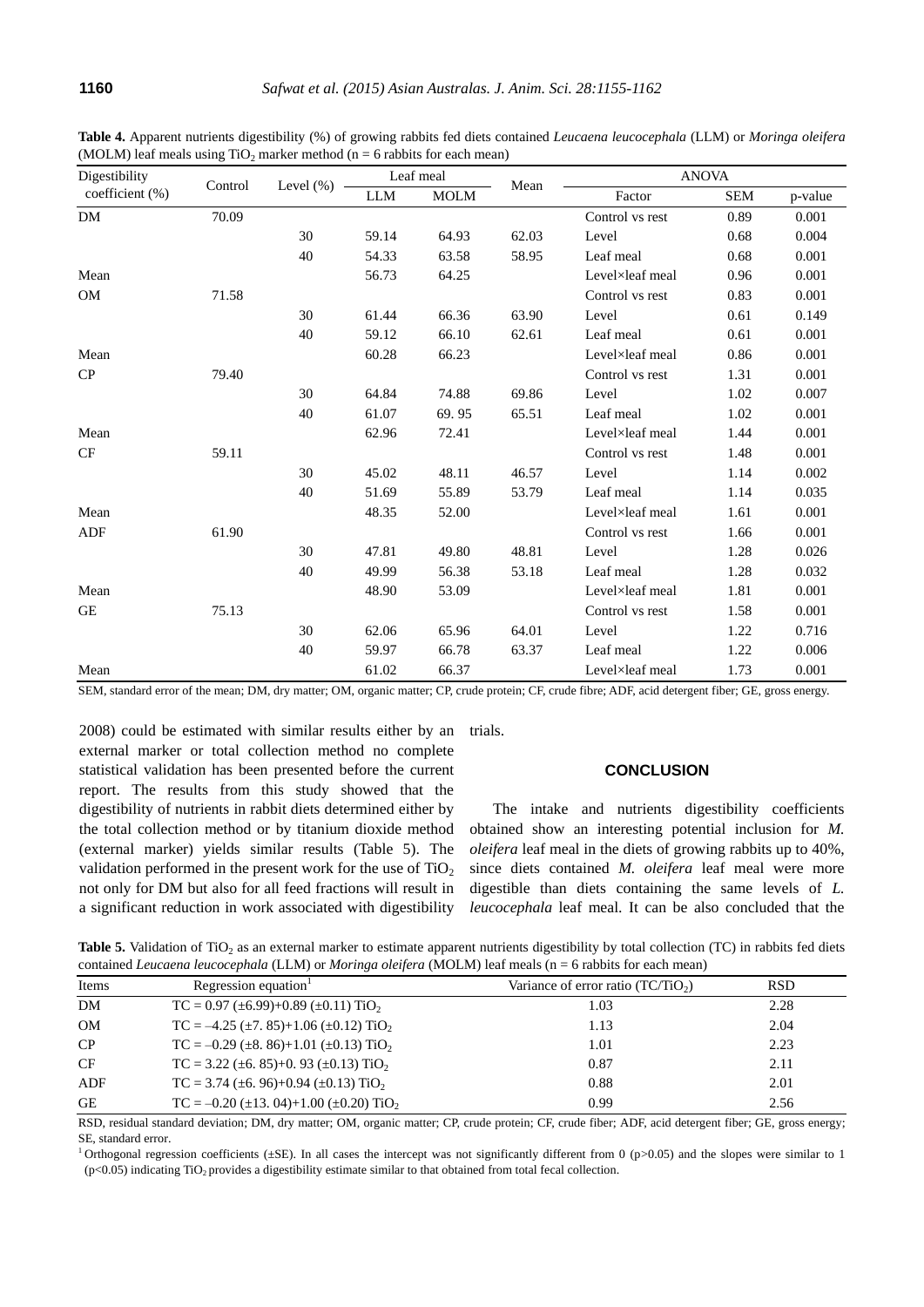titanium dioxide as an external marker could be alternatively used as a practical, reliable and applicable method to replace the total collection method in estimation of nutrients digestibility in rabbit diets.

# **ACKNOWLEDGMENTS**

This research work was partially funded by the scholarship awarded to the first author by the government of Mexico through the Secretaría de Relaciones Exteriores (SRE).

#### **REFERENCES**

- Abou-Elezz, F. M. K., L. Sarmiento-Franco, R. Santos-Ricalde, and F. Solorio-Sanchez. 2011. Nutritional effects of dietary inclusion of *Leucaena leucocephala* and *Moringa oleifera* leaf meal on Rhode Island Red hens' performance. Cuban J. Agric. Sci. 45:163-169.
- Ajayi, A. F., G. O. Farinu, O. O. Ojebiyi, and T. B. Olayeni. 2007. [Performance evaluation of male weaner rabbits fed diets](http://www.idosi.org/wjas/wjas3(2)/17.pdf)  [containing graded levels of blood-wild sunflower leaf meal](http://www.idosi.org/wjas/wjas3(2)/17.pdf)  [mixture.](http://www.idosi.org/wjas/wjas3(2)/17.pdf) World J. Agric. Sci. 3:250-255.
- Al-Harthi, M. A., A. A. El-Deek, Y. A. Attia, F. Bovera, and E. M. Qota. 2009. [Effect of different dietary levels of mangrove](http://www.tandfonline.com/doi/abs/10.1080/00071660903202948#.VPbFMfmsWfY)  (*Laguncularia racemosa*[\) leaves and spice supplementation on](http://www.tandfonline.com/doi/abs/10.1080/00071660903202948#.VPbFMfmsWfY)  [productive performance, egg quality, lipid metabolism and](http://www.tandfonline.com/doi/abs/10.1080/00071660903202948#.VPbFMfmsWfY)  [metabolic profiles in laying hens.](http://www.tandfonline.com/doi/abs/10.1080/00071660903202948#.VPbFMfmsWfY) Br. Poult. Sci. 50:700-708.
- Al Mamary, M., A. Molham, A. Abdulwali, and A. Al-Obeide. 2001. *In vivo* effects [of dietary sorghum tannins on rabbit](http://www.sciencedirect.com/science/article/pii/S0271531701003347)  digestive enzymes [and mineral absorption.](http://www.sciencedirect.com/science/article/pii/S0271531701003347) Nutr. Res. 21:1393- 1401.
- AOAC. 1995. Official Methods of Analysis. 16th edn. Association of Official Analytical Chemists, Inc., Arlington, VA, USA.
- Ayers, A. C., R. P. Barrett, and P. R. Cheeke. 1996. [Feeding value](http://www.sciencedirect.com/science/article/pii/0377840195008454)  [of tree leaves \(hybrid poplar and black locust\) evaluated with](http://www.sciencedirect.com/science/article/pii/0377840195008454)  [sheep, goats and rabbits.](http://www.sciencedirect.com/science/article/pii/0377840195008454) Anim. Feed Sci. Technol. 57:51-52.
- Boguhn, J., T. Baumgartel, A. Dieckmann, and M. Rodehutscord. 2009. [Determination of titanium dioxide supplements in](http://www.tandfonline.com/doi/abs/10.1080/17450390903052623#.VPbF6fmsWfY)  [different matrices using two methods involving photometer](http://www.tandfonline.com/doi/abs/10.1080/17450390903052623#.VPbF6fmsWfY)  [and inductively coupled plasma optical emission spectrometer](http://www.tandfonline.com/doi/abs/10.1080/17450390903052623#.VPbF6fmsWfY)  [measurements.](http://www.tandfonline.com/doi/abs/10.1080/17450390903052623#.VPbF6fmsWfY) Arch. Anim. Nutr. 63:337-342.
- Bovera, F., A. Lestingi, F. Iannaccone, A. Tateo, and A. Nizza. 2012. [Use of dietary mannanoligosaccharides during rabbit](http://www.ncbi.nlm.nih.gov/pubmed/22696621)  [fattening period: Effects on growth performance, feed nutrient](http://www.ncbi.nlm.nih.gov/pubmed/22696621)  [digestibility, carcass traits, and meat quality.](http://www.ncbi.nlm.nih.gov/pubmed/22696621) J. Anim. Sci. 90:3858-3866.
- Bovera, F., A. Lestingi, G. Piccolo, F. Iannaccone, Y. A. Attia, and A. Tateo. 2013. Effects of water [restriction on growth](http://journals.cambridge.org/action/displayAbstract?fromPage=online&aid=8993644&fileId=S1751731113001146)  [performance, feed nutrient digestibility, carcass and meat traits](http://journals.cambridge.org/action/displayAbstract?fromPage=online&aid=8993644&fileId=S1751731113001146)  [of rabbits.](http://journals.cambridge.org/action/displayAbstract?fromPage=online&aid=8993644&fileId=S1751731113001146) Animal 7:1600-1606.
- Calabro, S., A. Nizza, W. Pinna, M. I. Cutrignelli, and V. Piccolo. 1999. [Estimation of digestibility of compound diets for rabbits](http://ojs.upv.es/index.php/wrs/article/view/401/388)  using the *in vitro* [gas production technique.](http://ojs.upv.es/index.php/wrs/article/view/401/388) World Rabbit Sci. 7:197-201.
- Chiou, P. W., B. Yu, [and C. Lin. 1](http://www.ncbi.nlm.nih.gov/pubmed?term=Yu%20B%5BAuthor%5D&cauthor=true&cauthor_uid=9718475)998. [The effect of different fibre](http://lan.sagepub.com/content/32/3/276.short)  [components on growth rate, nutrient digestibility, rate of](http://lan.sagepub.com/content/32/3/276.short)

[digesta passage and hindgut fermentation in domesticated](http://lan.sagepub.com/content/32/3/276.short)  [rabbits.](http://lan.sagepub.com/content/32/3/276.short) [Lab. Anim.](http://www.ncbi.nlm.nih.gov/pubmed/9718475) 32:276-283.

- Fahey, J. W., A. T. Zakmann, and P. Talalay. 2001. [The chemical](http://www.sciencedirect.com/science/article/pii/S0031942200003162)  [diversity and distribution of glucosinolates and isothiocyanates](http://www.sciencedirect.com/science/article/pii/S0031942200003162)  [among plants.](http://www.sciencedirect.com/science/article/pii/S0031942200003162) Phytochemistry 56:5-51.
- Gidenne, T. 2000. Recent advances in rabbit nutrition: emphasis on fibre requirements. A review. World Rabbit Sci. 8:23-32.
- Machado, L. C., W. M. Ferreira, and C. Scpinello. 2012. [Apparent](http://www.scielo.br/scielo.php?pid=S1516-35982012000700015&script=sci_arttext&tlng=es)  [digestibility of simplified and semi-simplified diets, with and](http://www.scielo.br/scielo.php?pid=S1516-35982012000700015&script=sci_arttext&tlng=es)  [without addition of enzymes, and nutritional value of fibrous](http://www.scielo.br/scielo.php?pid=S1516-35982012000700015&script=sci_arttext&tlng=es)  [sources for rabbits.](http://www.scielo.br/scielo.php?pid=S1516-35982012000700015&script=sci_arttext&tlng=es) R. Bras. Zootec. 41:1662-1670.
- Minitab Inc. 2009. Minitab Statistical Software (Version 16). State College, City, PA, USA.
- Nieves, D., O. Terán, L. Silva, and C. Gonzalez. 2002. Nutrient *in vivo* digestibility in fattening rabbits mash diet's with increasing levels of *Leucaena leucocephala*. Revista Científica 2:408-411.
- Nieves, D., A. Barajas, G. Delgado, C. González, and J. Ly. 2008. [Faecal digestibility of diets with tropical forages in rabbits.](http://www.scielo.org.ve/scielo.php?script=sci_arttext&pid=S1316-33612008000100008&lng=en&nrm=iso&ignore=.html)  [Comparison between direct and indirect methods.](http://www.scielo.org.ve/scielo.php?script=sci_arttext&pid=S1316-33612008000100008&lng=en&nrm=iso&ignore=.html) Bioagro 20:67-72.
- Nuhu, F. 2010. Effect of Moringa Leaf Meal (MOLM) on Nutrient Digestibility, Growth, Carcass and Blood Indices of Weaner Rabbits. M.Sc. Thesis, University of Science and Technology, Kwame Nkrumah, Kumasi, Ghana.
- Odetola, O. M., O. O. Adetola, T. I. Ijadunola, O. Y. Adedeji, and O. A. Adu. 2012. [Utilization of moringa \(](http://scholarly-journals.com/sjas/archive/2012/dec/pdf/Odetola%20et%20al.pdf)*moringa oleifera*) [leaves meal as a replacement for soya bean meal in rabbit's](http://scholarly-journals.com/sjas/archive/2012/dec/pdf/Odetola%20et%20al.pdf)  [diets.](http://scholarly-journals.com/sjas/archive/2012/dec/pdf/Odetola%20et%20al.pdf) Sch. J. Agric. Sci. 2:309-313.
- Okorie, K. C. 2003. The Effect of palmitic acid fortified maize wet milling by-product on the performance of weaner rabbits. Czech. J. Anim. Sci. 48:365-370.
- Pereira, R. A. N., E. O. S. Saliba, W. F. Motta, A. G. Bertechini, D. C. Z. Donato, M. R. Duarte, and M. L. Chaves. 2004. [LIPE](http://world-rabbit-science.com/WRSA-Proceedings/Congress-2004-Puebla/Papers/Feeding-&-Nutrition/N-Pereira.pdf)® [marker for estimating total faecal production and dry matter](http://world-rabbit-science.com/WRSA-Proceedings/Congress-2004-Puebla/Papers/Feeding-&-Nutrition/N-Pereira.pdf)  [apparent digestibility in growing rabbits.](http://world-rabbit-science.com/WRSA-Proceedings/Congress-2004-Puebla/Papers/Feeding-&-Nutrition/N-Pereira.pdf) In: Proceedings of the 8th World Rabbit Cong, Puebla, Mexico. pp. 930-935.
- Perez, J. M., F. Lebas, T. Gidenne, L. Maertens, G. Xiccato, R. Parigi-Bini, A. Dalle Zotte, M. E. Cossu, A. Carazzolo, M. J. Villamide, R. Carabaño, M. J. Fraga, M. A. Ramos, C. Cervera, E. Blas, J. Fernández, L. F. E. Cunha, and J. B. Freire. 1995. [European reference method for](https://polipapers.upv.es/index.php/wrs/article/viewFile/239/226) *in vivo* determination of diet [digestibility in rabbits.](https://polipapers.upv.es/index.php/wrs/article/viewFile/239/226) World Rabbit Sci. 3:41-43.
- Ravindran, V., L. Hew, G. Ravindran, and W. Bryden. 1999. [A](http://www.tandfonline.com/doi/abs/10.1080/00071669987692#.VPbKR_msWfY)  [comparison of ileal digesta and excreta analysis for the](http://www.tandfonline.com/doi/abs/10.1080/00071669987692#.VPbKR_msWfY)  [determination of amino acid digestibility in food ingredients](http://www.tandfonline.com/doi/abs/10.1080/00071669987692#.VPbKR_msWfY)  [for poultry.](http://www.tandfonline.com/doi/abs/10.1080/00071669987692#.VPbKR_msWfY) Br. Poult. Sci. 40:266-274.
- Safwat, A. M., L. Sarmiento-Franco, R. H. Santos-Ricalde, and D. Nieves. 2014. [Determination of tropical forage preferences](http://www.ajas.info/journal/view.php?number=4840)  [using two offering methods in rabbits.](http://www.ajas.info/journal/view.php?number=4840) Asian Australas. J. Anim. Sci. 27:524-529.
- Salisu, I. B., and G. T. Iyeghe-Erakpotobor. 2014. [Effect of age](http://www.mutagens.co.in/jgb/vol.03/2/22.pdf)  [and sex of rabbit on nutrient intake and digestibility.](http://www.mutagens.co.in/jgb/vol.03/2/22.pdf) J. Global Biosci. 3:569-575.
- Sarwatt, S. V., G. H. Laswai, and R. Ubwe. 2003. [Evaluation of the](http://www.lrrd.cipav.org.co/lrrd15/11/sarw1511.htm)  potential of *Trichanthera gigantea* [as a source of nutrients for](http://www.lrrd.cipav.org.co/lrrd15/11/sarw1511.htm)  [rabbit diets under small-holder production system in Tanzania.](http://www.lrrd.cipav.org.co/lrrd15/11/sarw1511.htm) Livest. Res. Rural. Dev. 15 (11) Available at: